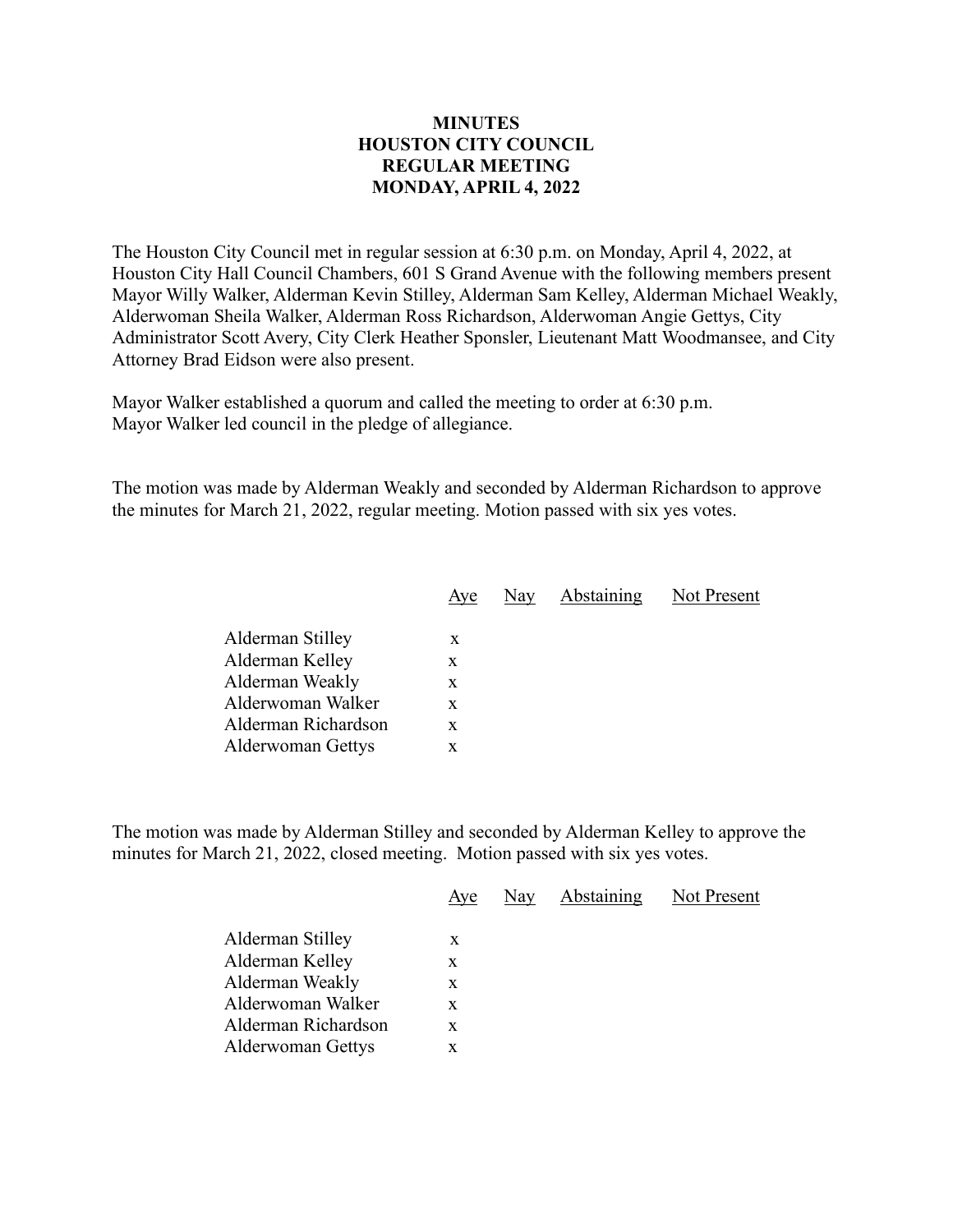The motion was made by Alderwoman Gettys and seconded by Alderman Richardson to approve the minutes for March 28, 2022 special closed meeting. Motion was passed with six yes votes.

| Aye | Nay | Abstaining | Not Present |
|-----|-----|------------|-------------|
|     |     |            |             |
| X   |     |            |             |
| X   |     |            |             |
| X   |     |            |             |
| X   |     |            |             |
| X   |     |            |             |
|     | X   |            |             |

The motion was made by Alderman Stilley and seconded by Alderman Weakly to approve payment for payroll of March 28, 2022, and fire payroll. Motion passed with six yes votes.

|                          |   | Aye Nay Abstaining | Not Present |
|--------------------------|---|--------------------|-------------|
| Alderman Stilley         |   |                    |             |
|                          | X |                    |             |
| Alderman Kelley          | X |                    |             |
| Alderman Weakly          | X |                    |             |
| Alderwoman Walker        | X |                    |             |
| Alderman Richardson      | X |                    |             |
| <b>Alderwoman Gettys</b> | X |                    |             |
|                          |   |                    |             |

The motion was made by Alderman Stilley and seconded by Alderwoman Walker to approve payment of invoices for April 1<sup>st</sup> & 4<sup>th</sup>, 2022 (\$95,834.77) as presented. Motion passed with six yes votes.

|                     | Aye | Nay Abstaining Not Present |  |
|---------------------|-----|----------------------------|--|
| Alderman Stilley    | X   |                            |  |
| Alderman Kelley     | X   |                            |  |
| Alderman Weakly     | X   |                            |  |
| Alderwoman Walker   | X   |                            |  |
| Alderman Richardson | X   |                            |  |
| Alderwoman Gettys   | X   |                            |  |
|                     |     |                            |  |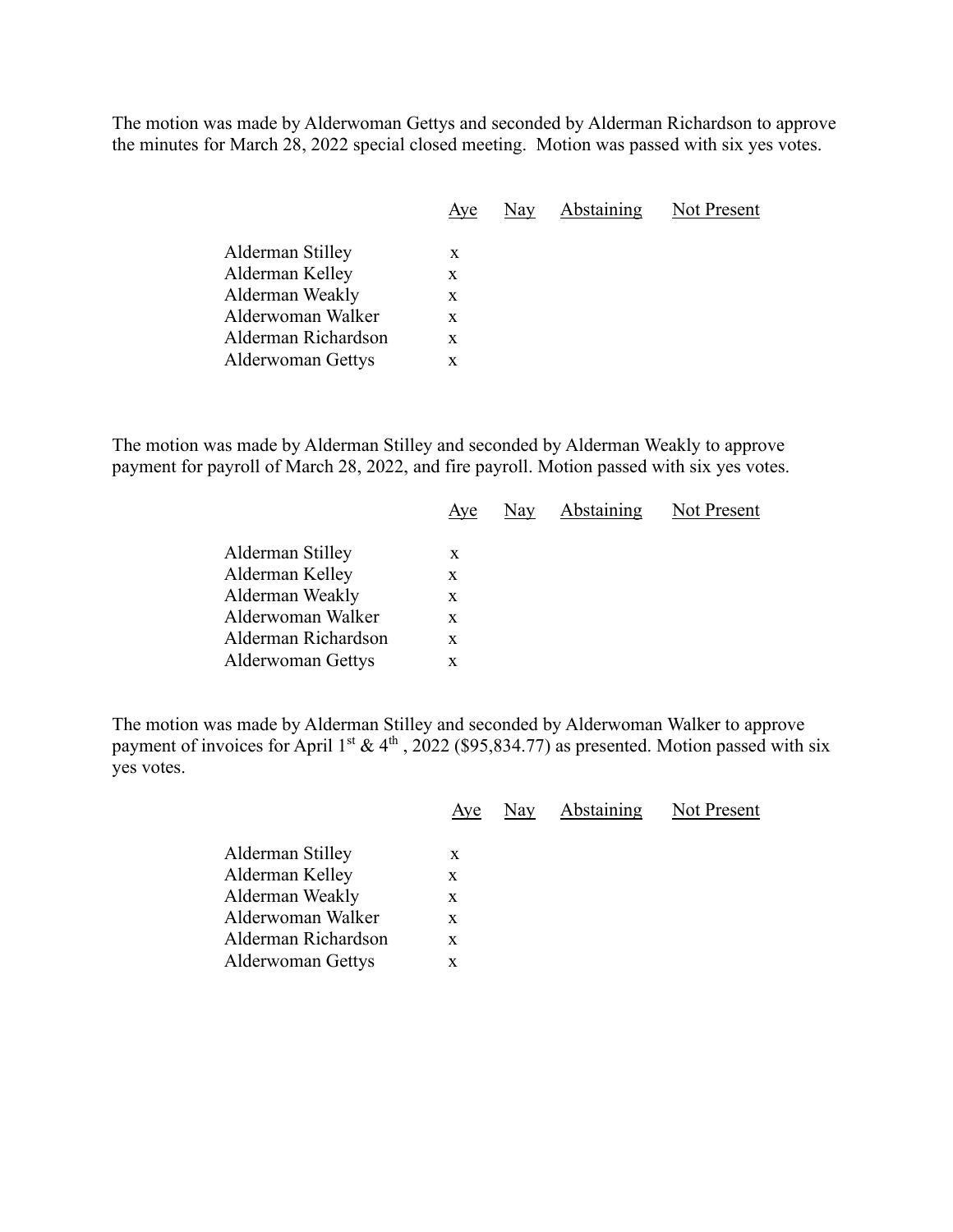Guest:

Kelly Beets with MIRMA talked about the difference with Starguard, Ellis and Red Cross for lifeguard training. Kelly believes Starguard and Ellis hold a higher standard for guards and cities.

Toni McKinney spoke about Red Cross and Starguard, her opinion was they both are best for our city, Starguard has a great auditing program but felt their teaching was lacking.

Shannon Jordan gave an update on Emmett Kelly festival.

Brandon Maberry introduced his self.

The motion was made by Alderman Stilley and seconded by Alderman Weakly to approve airport agreement in the amount of \$21,401.82 and allow the mayor to sign agreement. Motion passed with six yes votes.

|                          | Aye | Nay Abstaining | Not Present |
|--------------------------|-----|----------------|-------------|
| Alderman Stilley         | X   |                |             |
| Alderman Kelley          | X   |                |             |
| Alderman Weakly          | X   |                |             |
| Alderwoman Walker        | X   |                |             |
| Alderman Richardson      | X   |                |             |
| <b>Alderwoman Gettys</b> | x   |                |             |
|                          |     |                |             |

The motion was made by Alderman Kelley and seconded by Alderman Weakly to purchase a transformer from Cape Electric in the amount of \$86,096.74 and purchase backup transformer from Fletcher -Reinhart in the amount of \$71,500.00. Motion passed with six yes votes.

|                          | Aye | Nay | Abstaining | Not Present |
|--------------------------|-----|-----|------------|-------------|
| Alderman Stilley         | X   |     |            |             |
| Alderman Kelley          | X   |     |            |             |
| Alderman Weakly          | X   |     |            |             |
| Alderwoman Walker        | X   |     |            |             |
| Alderman Richardson      | X   |     |            |             |
| <b>Alderwoman Gettys</b> | X   |     |            |             |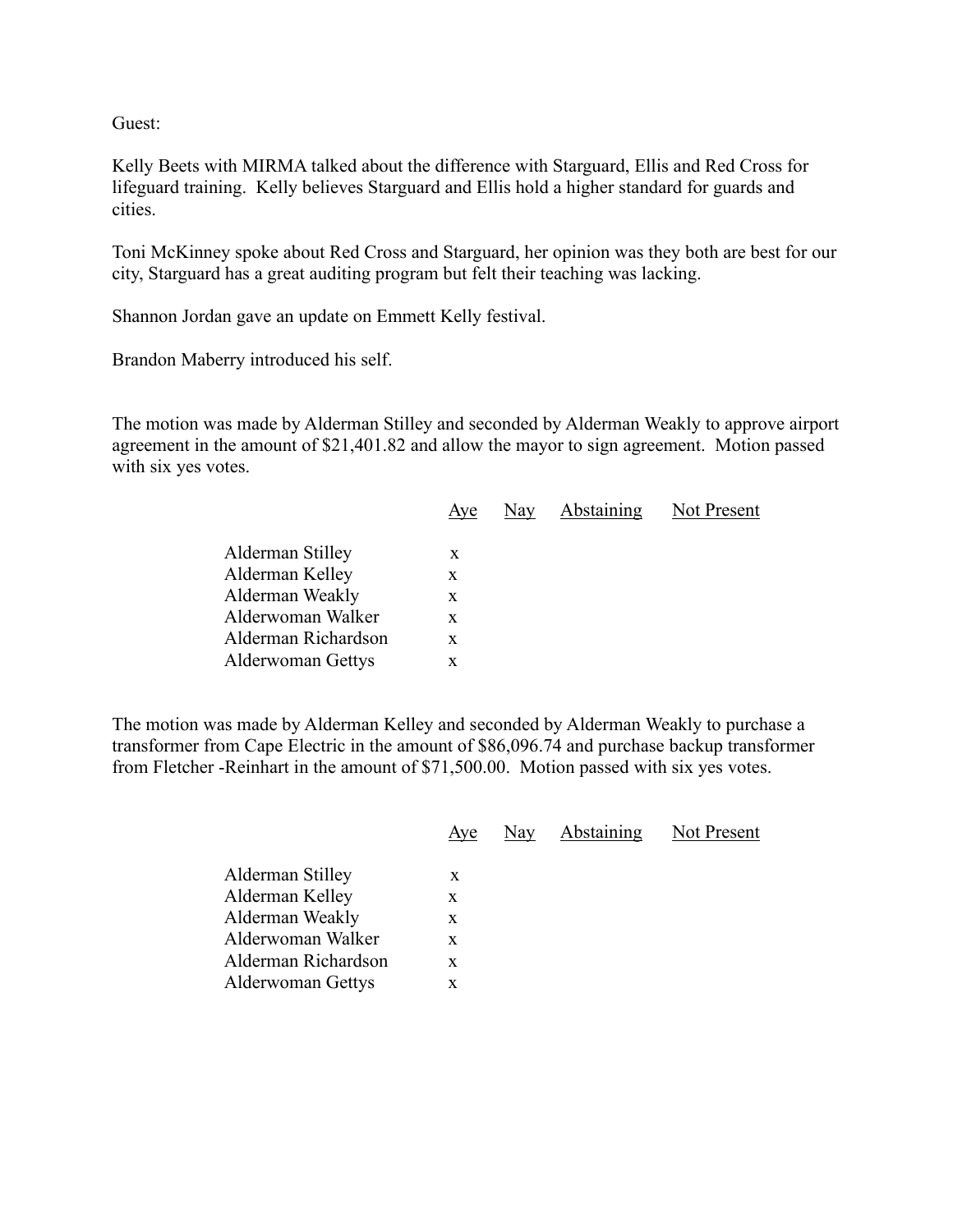The motion was made by Alderman Kelley and seconded by Alderman Richardson to purchase three CD's for \$100,000 each for 12,24,36 month term. Motion passed with six yes votes.

|                     | Aye | Nay Abstaining Not Present |  |
|---------------------|-----|----------------------------|--|
| Alderman Stilley    | X   |                            |  |
| Alderman Kelley     | X   |                            |  |
| Alderman Weakly     | X   |                            |  |
| Alderwoman Walker   | X   |                            |  |
| Alderman Richardson | X   |                            |  |
| Alderwoman Gettys   | X   |                            |  |
|                     |     |                            |  |

The motion was made by Alderman Richardson and seconded by Alderwoman Walker to donate \$300.00 to Celebration for Life. Motion passed with six yes votes.

|                          | Aye |  | Nay Abstaining Not Present |
|--------------------------|-----|--|----------------------------|
| Alderman Stilley         | X   |  |                            |
| Alderman Kelley          | X   |  |                            |
| Alderman Weakly          | X   |  |                            |
| Alderwoman Walker        | X   |  |                            |
| Alderman Richardson      | X   |  |                            |
| <b>Alderwoman Gettys</b> | X   |  |                            |
|                          |     |  |                            |

City Administrator Scott Avery will reach out to legal counsel to see how to proceed with Lagers retirement funds.

Alderman Richardson spoke on grass policy; no motion was made.

The motion was made by Alderman Weakly and seconded by Alderman Kelley to close this part of the meeting pursuant to Section 610.021 (1). Motion passed with six roll call votes.

|                     | Aye | Nay Abstaining Not Present |  |
|---------------------|-----|----------------------------|--|
| Alderman Stilley    | X   |                            |  |
| Alderman Kelley     | X   |                            |  |
| Alderman Weakly     | X   |                            |  |
| Alderwoman Walker   | X   |                            |  |
| Alderman Richardson |     |                            |  |
|                     |     |                            |  |